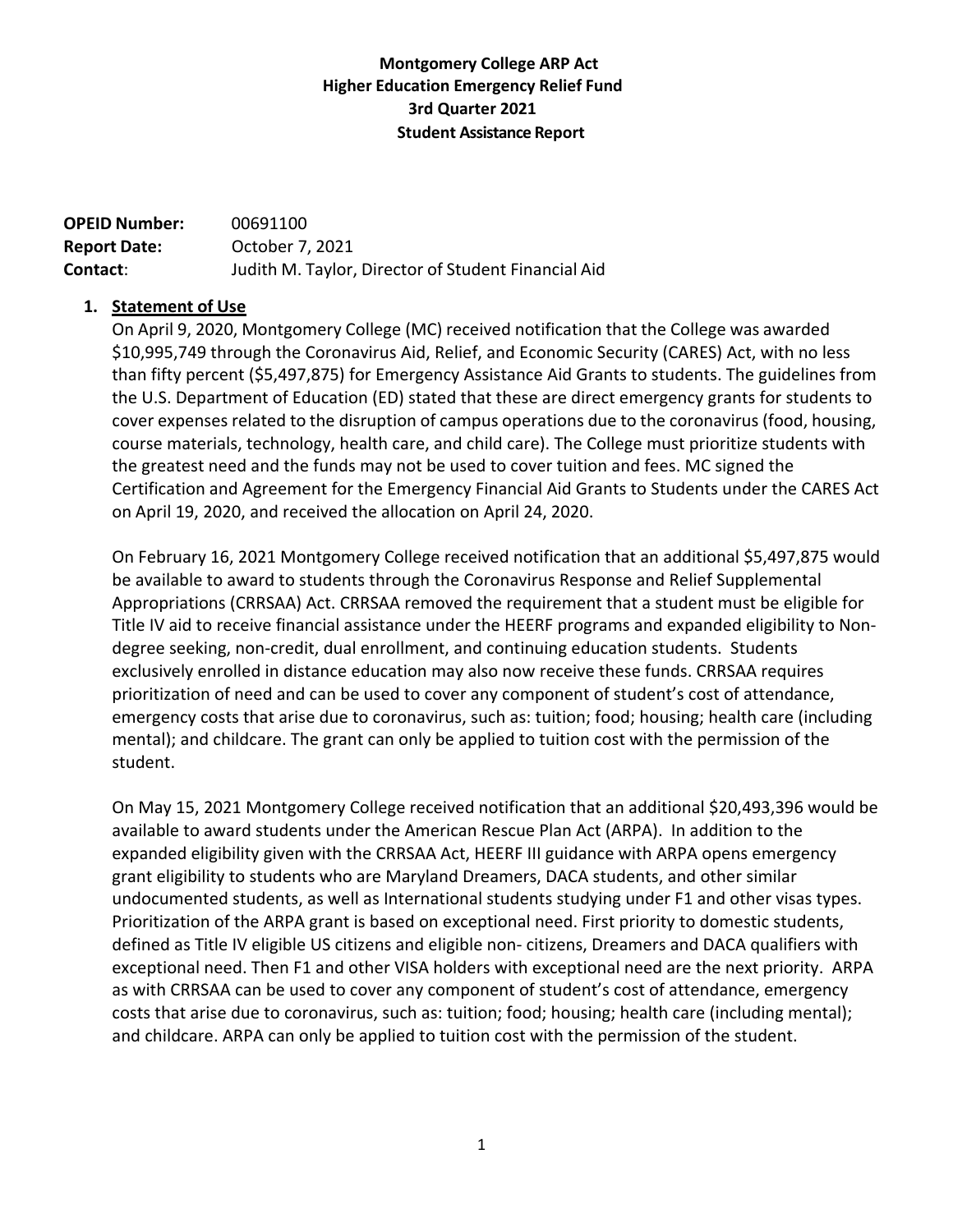### **2. Award Amount**

MC received \$20,493,396 for ARP Act Emergency Financial Aid Grants to students.

# **3. Total amount of Emergency Financial Aid Grants distributed to students under Section 2003 of the ARP Act of 2021 as of the date ofsubmission.**

As of October 7, 2021, MC has awarded \$1,996,428.

| Amount requesting tuition<br>covered | \$1,609,428.00 |
|--------------------------------------|----------------|
| Amount requesting direct<br>payment  | \$387,000.00   |

# **4. The estimated total number of students at the institution eligible to participate under Section 2003 of the ARP Act of 2021**.

On July 15, 2021 we estimated at least 5879 MC students were potentially eligible to participate in our first awarding of ARPA grants based on enrollment during summer 2021. Of the 5879 students, two thousand one hundred seventy-nine (2179) completed an application. On September 23, 2021 we added to that estimate an additional 5880 students who entered MC for our fall 21 semester. These groups also included students who submitted applications and were enrolled in a previous eligible semester.

# **5. The total number of students who have received an Emergency Financial Aid Grant to students under Section 2003 of the ARP Act of 2021.**

As of October 7, 2021, one thousand three hundred thirty-one (1331) student awards have been made through the student portion of the ARP Act Emergency Assistance Grant.

| <b>Award Semester</b>                        | Number of Active Student Awards | Amount         |
|----------------------------------------------|---------------------------------|----------------|
| Fall 21- requesting bill covered             | 32                              | \$48,000.00    |
| Fall 21- requesting direct pay               | 15                              | \$22,500.00    |
| Spring 21- requesting bill covered           | 301                             | \$451,500.00   |
| Spring 21-requesting direct pay              | 131                             | \$196,500.00   |
| Summer 21 - requesting bill covered          | 740                             | \$1,109928.00  |
| Summer 21- requesting direct pay             | 112                             | \$168,000.00   |
| <b>Total Awards</b>                          | 1331                            | \$1,996,428.00 |
| <b>Total Number of Unduplicated Students</b> | 1331                            | \$1,996,428.00 |
| <b>Total This Quarter</b>                    | 1331                            | \$1,996,428.00 |

\*unduplicated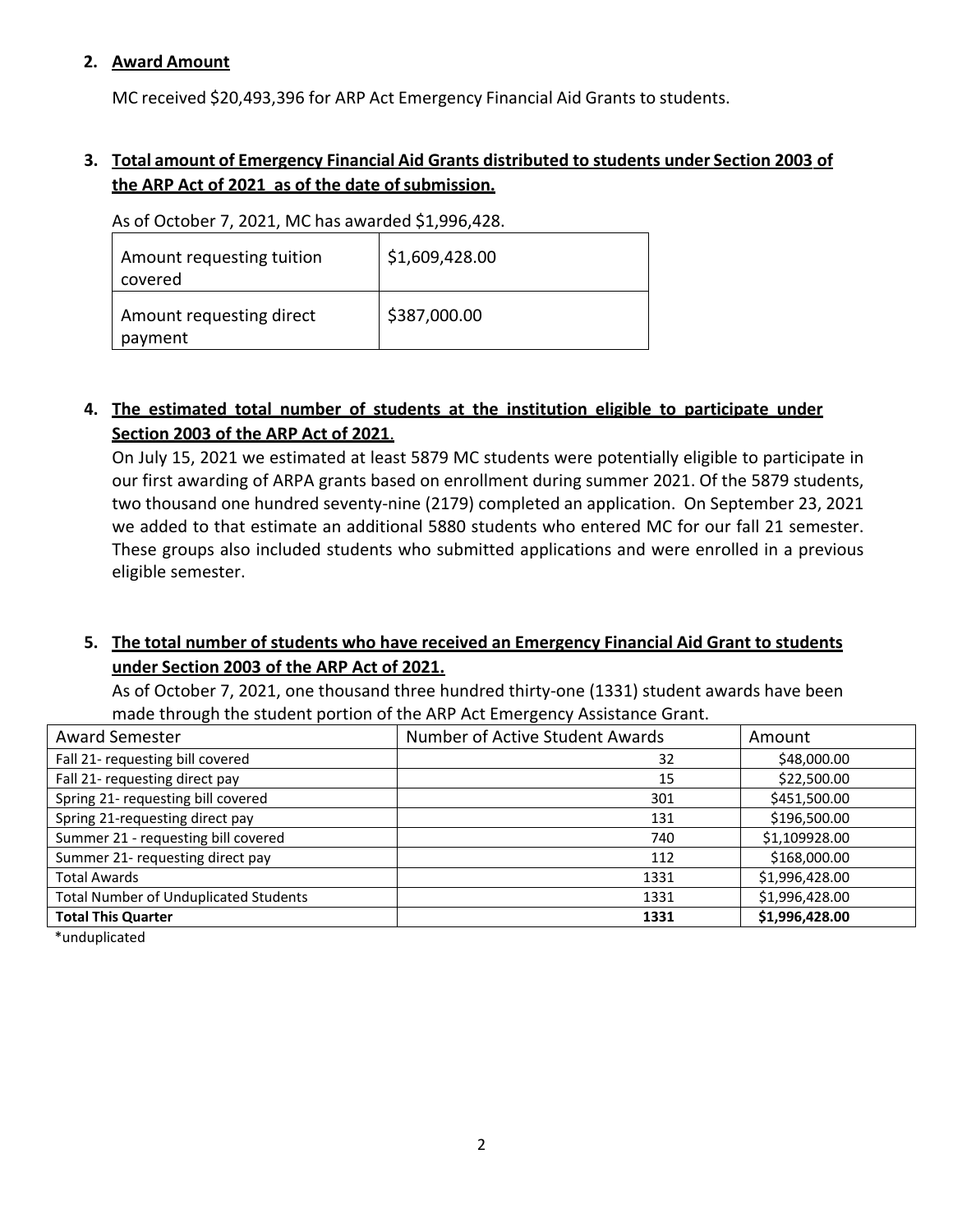# **6. The method(s) used by the institution to determine which students receive Emergency Financial Aid Grants and how much they would receive under Section 2003 of the ARP Act of 2021.**

To assure student awards are correctly prioritized eight awarding priority groups were established.

| ARP1 Priority Award Group 1        | Pell Eligible FAFSA completed                                                               |  |
|------------------------------------|---------------------------------------------------------------------------------------------|--|
| <b>ARP1 Priority Award Group 2</b> | MD State Financial Aid Form (MSFAA) completed Pell eligible EFC                             |  |
|                                    | Domestic means tested programs (eligible for federal/state/county need-based benefits) No   |  |
| ARP1 Priority Award Group 3        | <b>FAFSA</b>                                                                                |  |
| ARP1 Priority Award Group 4        | Domestic Income based on 2021 GEER Income chart* (FAFSA or No FAFSA)                        |  |
|                                    | International means tested programs (eligible for federal/state/county need-based benefits) |  |
| <b>ARP1 Priority Award Group 5</b> | tested, No FAFSA                                                                            |  |
| ARP1 Priority Award Group 6        | International Income based on 2021 GEER Income chart* (FAFSA or No FAFSA)                   |  |
| ARP1 Priority Award Group 7        | Domestic Lowest need-last priority                                                          |  |
| <b>ARP1 Priority Award Group 8</b> | International Lowest need -last priority                                                    |  |

**Montgomery College Workforce Development & Continuing Education** 

#### **GEER Program Income Eligibility Guidelines**

| <b>Income Guidelines</b> |                                                    |                    |  |  |
|--------------------------|----------------------------------------------------|--------------------|--|--|
| <b>Household Size</b>    | <b>Yearly Income</b><br><b>Per WDCE Guidelines</b> | <b>Hourly Wage</b> |  |  |
| 1                        | \$40,130                                           | \$19.29            |  |  |
| $\overline{2}$           | \$54,219                                           | \$26.07            |  |  |
| 3                        | \$68,309                                           | \$32.84            |  |  |
| 4                        | \$82,399                                           | \$39.61            |  |  |
| 5                        | \$96,488                                           | \$46.39            |  |  |
| 6                        | \$110,578                                          | \$53.16            |  |  |
| 7                        | \$124,667                                          | \$59.94            |  |  |
| 8                        | \$138,757                                          | \$66.71            |  |  |

Based on the amount of funding we have received from HEERF I, II, and III, and the application pools we receive, we are awarding ARPA grants in standard amounts based only on application correctly submitted and confirmed enrollment.

### **Fall2020/Spring2021/Summer -2021**

\*

 $\triangleright$  Any student with confirmed attendance: \$1500

#### **Fall-2122**

- $\triangleright$  Any student with confirmed attendance: \$3000
- o **Distributions** :
	- 7/09/21: priority group 1 current semester awards
	- 7/15/21: priority groups 1-4 current semester awards